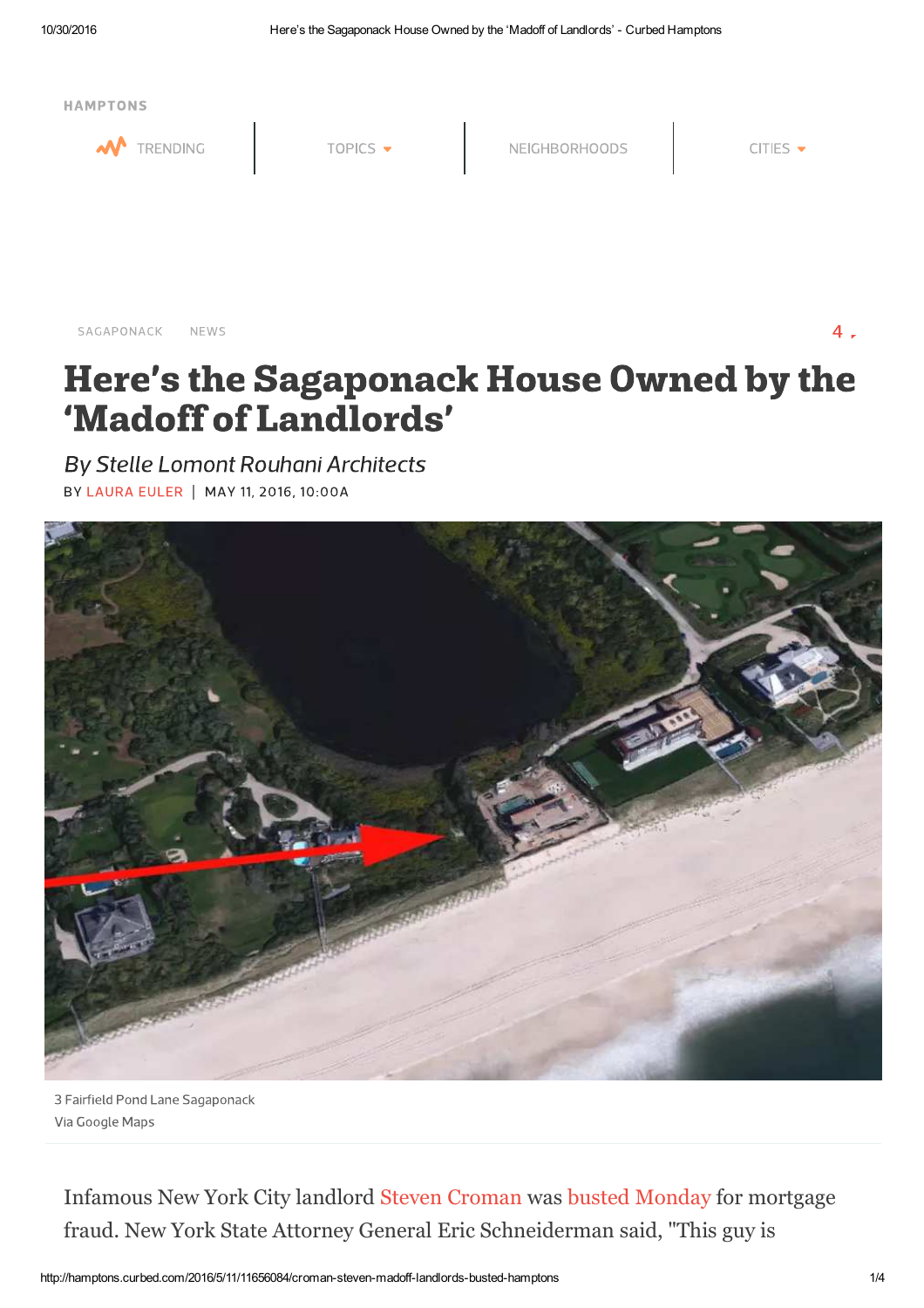essentially the Bernie Madoff of landlords. These are the most serious set of criminal charges brought against a bad landlord in anyone's living memory."

Croman and wife Harriet are notorious in the Hamptons for their lavish parties. In 2013 it was a Studio 54-themed party at their rented place in Bridgehampton (with fake cocaine and a performance by Chic); last year it was a tasteful Playboy themed party at their Water Mill rental, with a re-creation of the Playboy Mansion grotto.

Why all the rentals? Their new oceanfront house at 3 Fairfield Pond Lane, Sagaponack wasn't ready yet. They purchased the property in 2011 for \$15.5M, and then applied to tear it down and replace it with a new design by Stelle Lomont Rouhani Architects. Whether it's ready for this summer, and whether the Cromans will be throwing any parties there--maybe everyone could wear orange prison jumpsuits?--we'll see.

Notorious Landlord Steven Croman Will Finally Face Charges of 'Slumlord' Allegations [CNY]



Recommended by